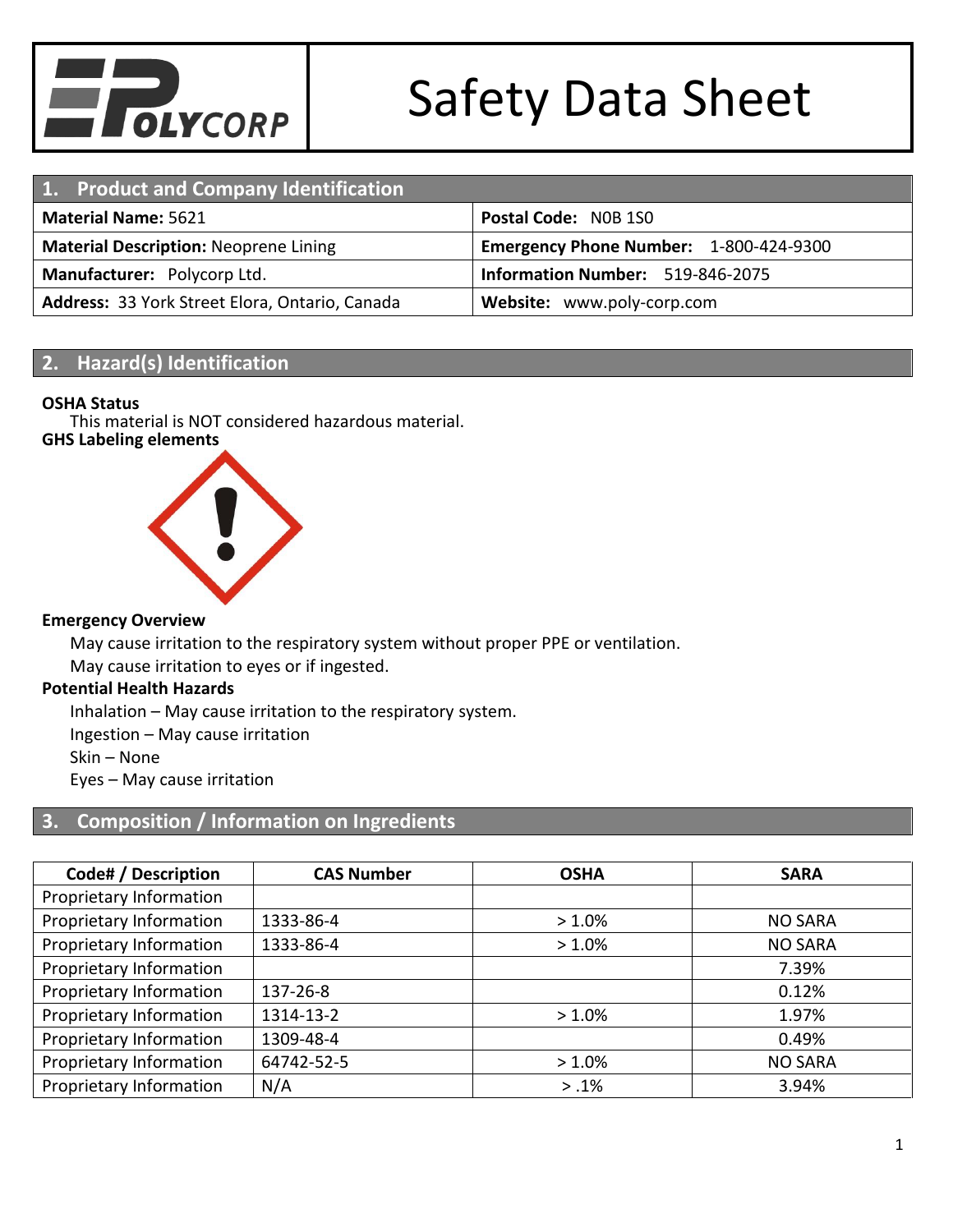

Note – This mixture has not been evaluated as a whole. All ingredients are bound in a polymer matrix. The potential for hazardous exposure as shipped is minimal. However, some fumes may be released upon heating or vulcanization and the end user (fabricator) must take the necessary precautions (mechanical ventilation, respirator program, etc. to protect his employees from exposure. The above ingredients which have a weight percent value under the OSHA column are considered hazardous per OSHA 1910.1200.

### **4. First Aid Measures**

| Eye Contact:         | Consult physician if irritation occurs.                                                        |
|----------------------|------------------------------------------------------------------------------------------------|
| <b>Skin Contact:</b> | Physical form should preclude any harmful effect from contact: contact physician if irritation |
|                      | occurs.                                                                                        |
| Inhalation:          | Consult physician if respiratory irritation occurs.                                            |
| Ingestion:           | Consult physician.                                                                             |

#### **5. Fire Fighting Measures**

| <b>Boiling Point:</b>                   | N/A                                                                                                             |
|-----------------------------------------|-----------------------------------------------------------------------------------------------------------------|
| <b>Vapor Pressure:</b>                  | N/A                                                                                                             |
| <b>Solubility in Water:</b>             | <b>Insoluble</b>                                                                                                |
| <b>Reactivity in Water:</b>             | None Known                                                                                                      |
| Appearance:                             | 1 Rubbery Solid                                                                                                 |
| <b>Flash Point:</b>                     | Unknown                                                                                                         |
| <b>Extinguisher Media:</b>              | All Common                                                                                                      |
| <b>Special firefighting procedures:</b> | Self-contained breathing apparatus should be worn to prevent inhalation<br>of smoke and decomposition products. |
| <b>Unusual fire and explosion</b>       | None Known                                                                                                      |
| hazards:                                |                                                                                                                 |
| <b>Specific Gravity:</b>                | 1.38                                                                                                            |

#### **6. Accidental Release Measures**

|                         | Steps to be taken in case material is Scoop or shovel material and return to original container |
|-------------------------|-------------------------------------------------------------------------------------------------|
| released or spilled:    |                                                                                                 |
| Waste disposal methods: | Dispose of in accordance with all local, state and federal regulations                          |

| 7. Handling and Storage                             |                                                                                                                                                    |
|-----------------------------------------------------|----------------------------------------------------------------------------------------------------------------------------------------------------|
| Precautions to be taken in<br>handling and storage: | Gloves should be worn when handling material                                                                                                       |
| <b>Other precautions:</b>                           | Upon heating or vulcanization some fumes may be released. Mechanical<br>ventilation and/or a properly maintained respiratory protection program is |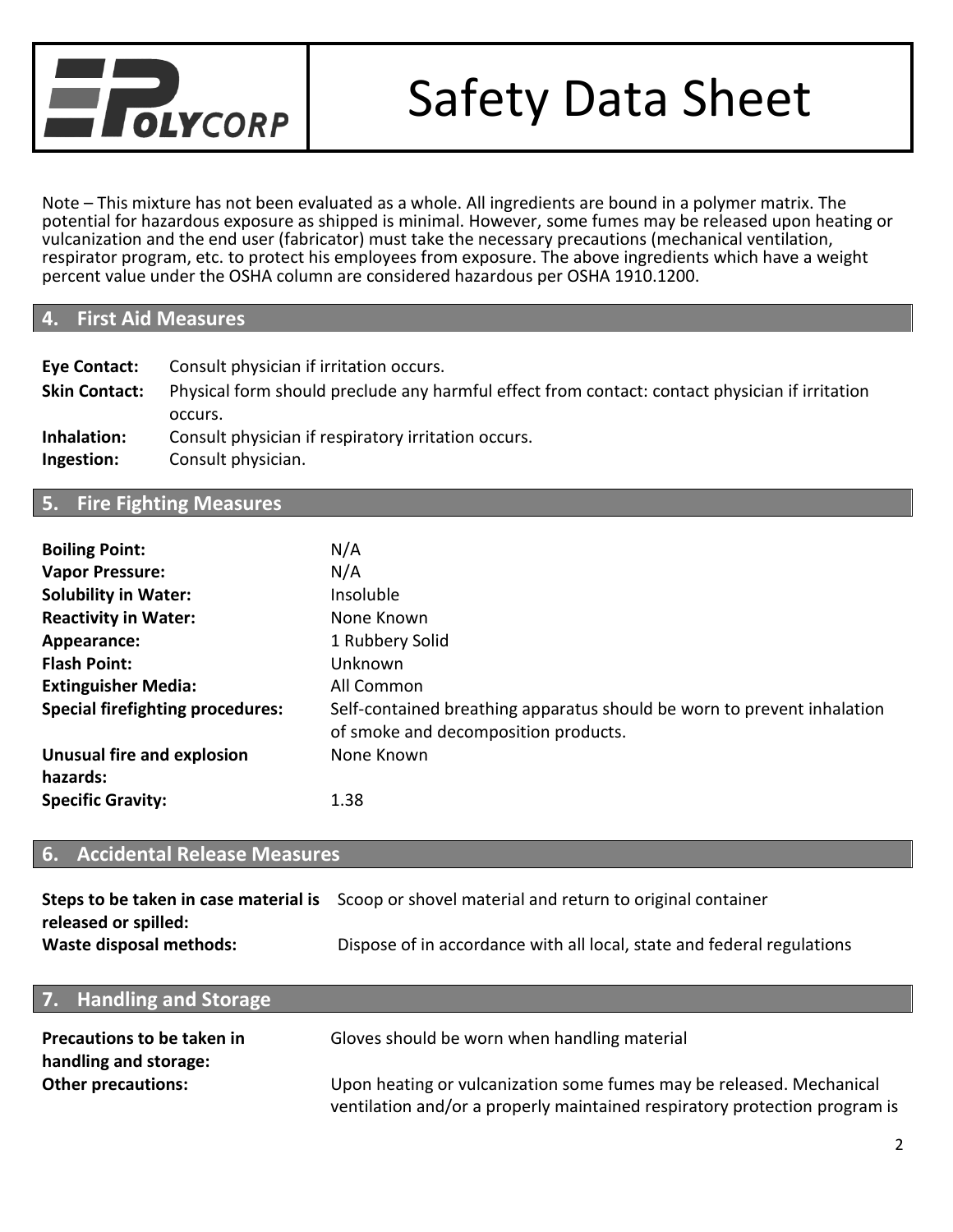

### required. "Do not put in mouth"

## **8. Exposure Controls / Personal Protection**

| Threshold limit value:                                  | Not established |
|---------------------------------------------------------|-----------------|
| Signs and symptoms of exposure:                         | None known      |
| Medical conditions generally aggravated by exposure:    | None known      |
| Chemicals listed as carcinogen or potential carcinogen: | See section 3   |
|                                                         |                 |

**Emergency and first-aid procedures**:

| Inhalation:                    | Consult physician if respiratory irritation occurs.            |
|--------------------------------|----------------------------------------------------------------|
| Eyes:                          | Consult physician if irritation occurs.                        |
| Skin:                          | Physical form should preclude any harmful effect from contact. |
| Ingestion:                     | Consult physician.                                             |
|                                |                                                                |
| <b>Respiratory protection:</b> | May be necessary if mechanical ventilation is insufficient.    |
| <b>Ventilation:</b>            | Yes.                                                           |
| Local exhaust:                 | Yes.                                                           |
| <b>Mechanical:</b>             | Yes.                                                           |
| <b>Protective gloves:</b>      | Yes.                                                           |
| Eye protection:                | No.                                                            |

## **9. Physical & Chemical Properties**

| Stability:                               | Stable – avoid decomposition temperatures. |
|------------------------------------------|--------------------------------------------|
| Incompatibility:                         | None known.                                |
| <b>Hazardous decomposition products:</b> | Oxides of carbon                           |
|                                          | Oxides of N                                |
|                                          | Oxides of Pb                               |
|                                          | Oxides of S                                |
|                                          | Oxides of S,N                              |
|                                          | <b>Toxic Fumes</b>                         |

# **10. Chemical Stability & Reactivity Information**

| Stability:                                              | Stable – avoid decomposition temperatures |
|---------------------------------------------------------|-------------------------------------------|
| <b>Incompatibility (materials to avoid):</b> None known |                                           |
| <b>Hazardous Polymerization:</b>                        | Will not occur                            |